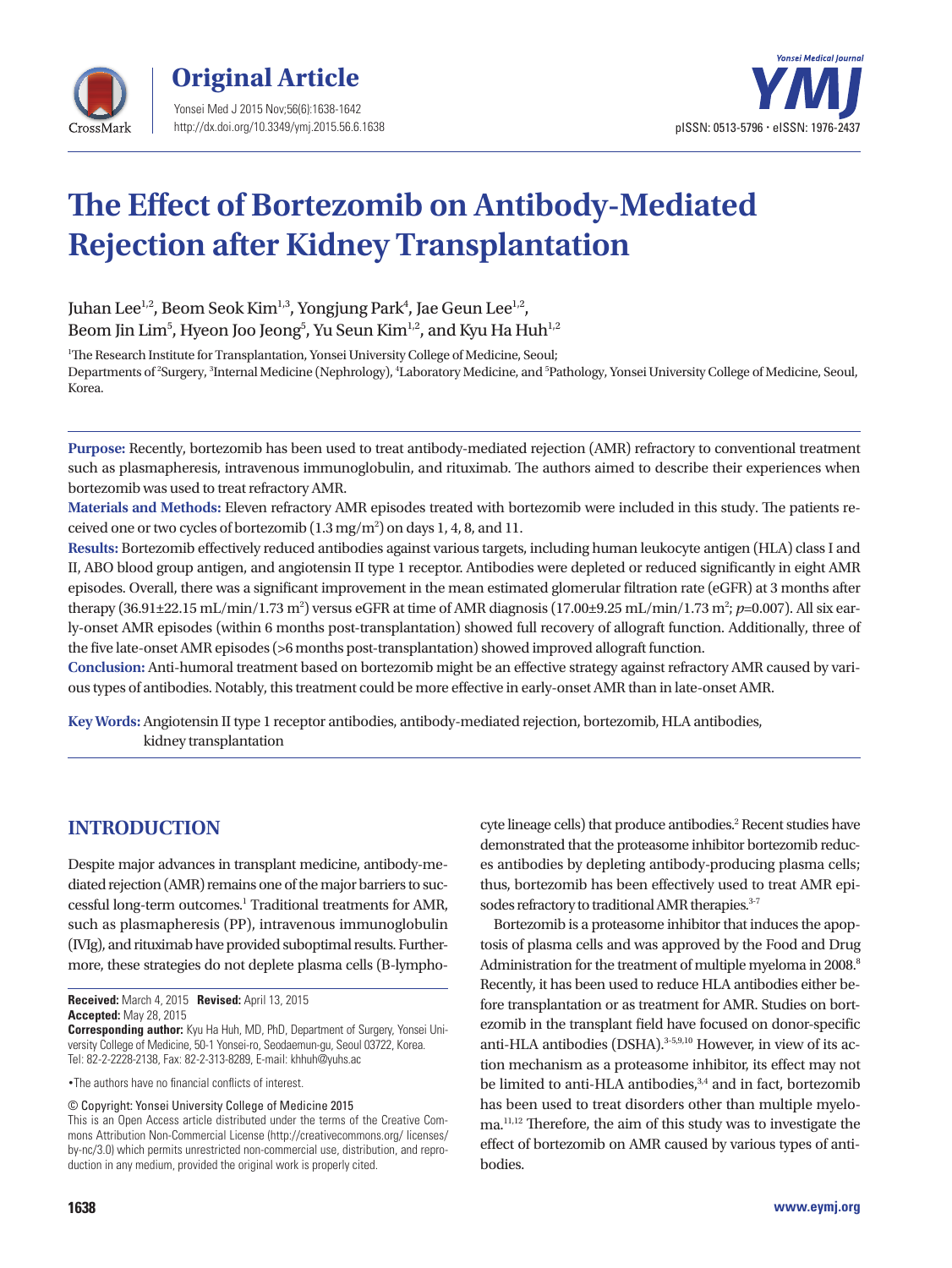## **MATERIALS AND METHODS**

#### **Subjects**

This retrospective study was conducted on ten consecutive patients diagnosed with AMR and treated with bortezomib from November 2011 to April 2014. The study was approved by the Institutional Review Board of Severance Hospital, Yonsei University Health System (4-2014-0968).

#### **Diagnosis and treatment of AMR**

Patients presented with the defining features of AMR, as described by the Banff 2011 meeting report, $13$  and all ten were refractory to conventional treatment involving PP, IVIg (200 mg/kg administered after each PP treatment), and rituximab (single dose, 375 mg/m<sup>2</sup>). Bortezomib was administered after conventional treatment had failed. Each bortezomib cycle consisted of four doses of 1.3 mg/m<sup>2</sup>, which was reduced to 1.0 mg/m<sup>2</sup> in three patients depending on toxicities, and was administered on days 1, 4, 8, and 11. The second cycle of bortezomib was decided on case by case after weighing up the advantages and disadvantages in accordance with each patient's clinical status (antibodies, serum creatinine, and side effects). Early-onset AMR was defined as an occurrence ≤6 months after kidney transplantation, and late-onset AMR was defined as an occurrence at >6 months posttransplantation.

#### **Renal function evaluation**

Initial renal function was assessed at the time of AMR diagnosis based on serum creatinine and the estimated glomerular filtration rate (eGFR, calculated using the Modification of Diet in Renal Disease formula). Responses to therapy were also assessed using serum creatinine and eGFR at 3 months after treatment. We evaluated the most recent renal function data and followup duration.

#### **Detection and characterization of antibodies**

DSHA were identified using a single antigen bead assay that utilized the multiplex flow-bead microarray method (Lifecodes LSA class I and II; Gen-Probe Transplant diagnostics, Inc., Stamford, CT, USA). The presence and antigen specificities of Abs to HLA-A, -B, -DR, and -DQ were determined. Results are expressed as mean fluorescence intensities (MFI). A normalized value of >1000 MFI was considered positive for DSHA. A C1q binding assay was performed on all available sera of recipients with DSHA (C1qScreen™, One Lambda, CA, USA). Anti-ABO antibody titers were measured using standard serological techniques.14 Anti-angiotensin II type 1 receptor (AT1R) antibodies were retrospectively evaluated in cases of biopsyproven AMR without DSHA. Levels of anti-AT1R antibodies (U/mL) were quantified using AT1R assay kits (One Lambda, CA, USA), which utilize the enzyme-linked immunosorbent assay principle.

#### **Statistical analysis**

Statistical analysis was performed using SPSS version 20.0 (SPSS Inc., Chicago, IL, USA). Wilcoxon's signed-rank test was used to compare differences before and after treatment. *p* values of <0.05 were considered statistically significant.

## **RESULTS**

#### **Baseline characteristics**

Demographic data, including immunologic risk factors are presented in Table 1. A total of ten patients received bortezomib for AMR. Two patients underwent deceased-donor kidney transplantation and eight underwent living-donor kidney transplantation. Five recipients had pre-formed DSHA. Of these five patients, four received preoperative desensitization, including PP, IVIg, and rituximab due to a positive crossmatch or ABO incompatibility. The remaining patient received one dose of rituximab prior to transplantation. One patient diagnosed with biopsyproven AMR in the absence of DSHA was pre-sensitized against AT1R.

Five episodes of AMR developed early  $(\leq 6$  months posttransplantation), and four developed late (>6 months posttransplantation). One patient experienced recurrent AMR (at 1 and 27 months post-transplantation).

#### **Histologic data**

Histologic data are shown in Table 2. All rejection episodes manifested as pure AMR, that is, not as AMR mixed with acute cellular rejection. C4d status and biopsy scoring are presented according to the Banff 2011 classification. One of six early-onset AMR cases and four of five late-onset AMR cases exhibited transplant glomerulopathy (cg≥1).

#### **Clinical outcomes after bortezomib treatment**

Treatment outcomes are shown in Table 3 and Fig. 1. Six episodes of AMR occurred within 6 months of transplantation. Patient B (refer to Table 3 for patient details) had anti-B antibody and class II HLA antibody. His initial anti-B isoagglutinin titer was low (IgM/IgG 1:32/1:16); however, this increased to 1:64/1:256 after transplantation despite postoperative PP with IVIg treatment. Patient F had no DSHA yet had a high anti-AT1R antibody titer at the time of biopsy. Four patients received a standard dose of bortezomib  $(1.3 \text{ mg/m}^2)$ , and two patients (A and F) received a reduced dose  $(1.0 \text{ mg/m}^2)$  due to toxicities. In all early-onset AMR cases renal function fully recovered after bortezomib treatment. The DSHA of two patients (A and B) disappeared completely after treatment; however, although the DSHA of three patients (C, D, and E) declined, it was not eradicated. Patient F showed a decline of anti-AT1R antibody after treatment.

Five episodes of late-onset AMR were included in this study. Patient A experienced recurrent AMR with class I and II HLA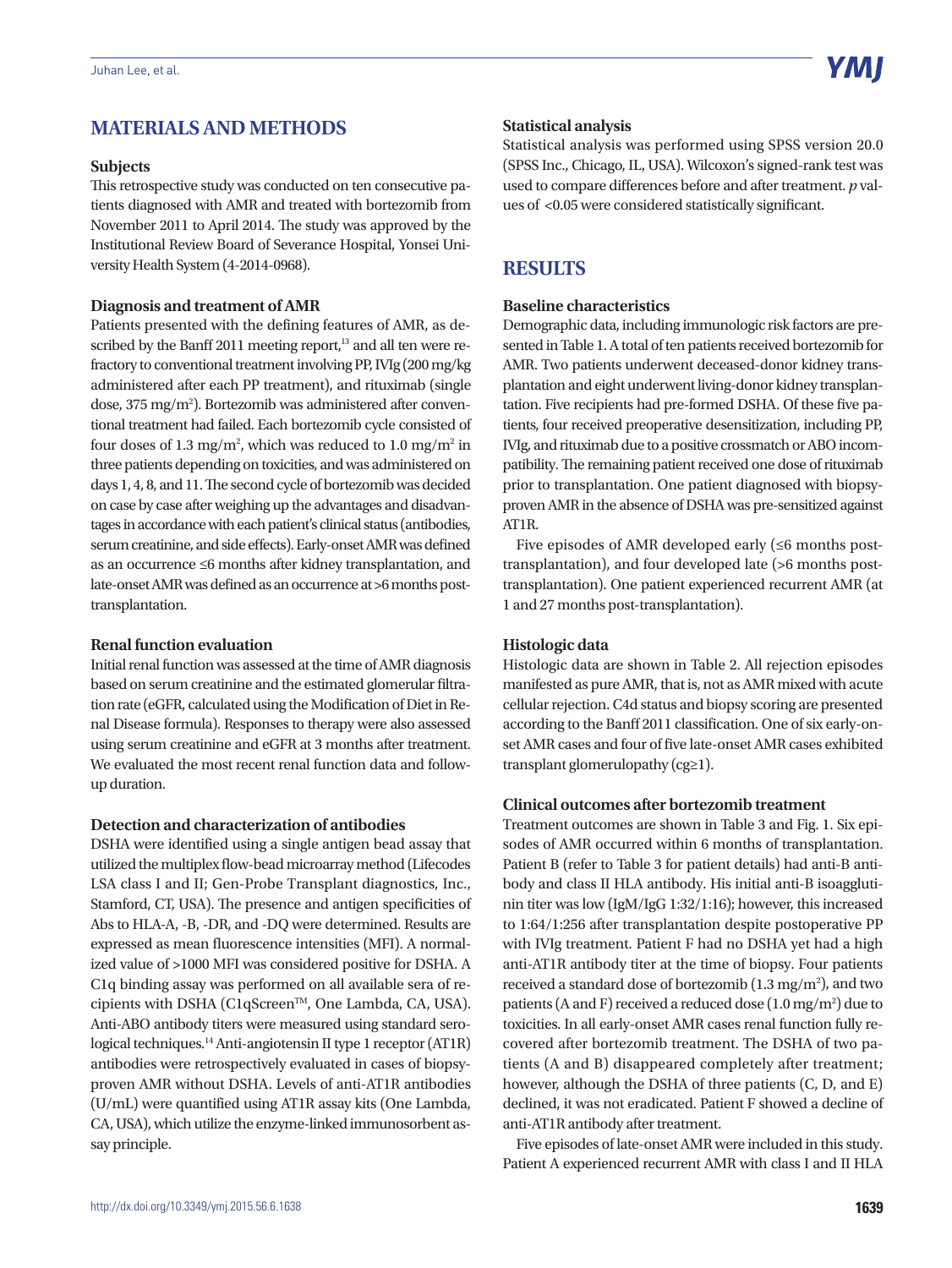antibodies. She received one cycle of bortezomib and recovered well. Three patients (G, H, and I) had class II HLA antibodies, and one patient (J) had class I HLA antibodies. They received one to two cycles of bortezomib. Renal function recovered in two patients (H and I) after bortezomib treatment; however, their antibody titers increased. Patient G received a reduced dose  $(1.0 \,\mathrm{mg/m^2})$  due to thrombocytopenia.

Overall, a significant improvement in the mean eGFR was observed at 3 months after therapy (36.91±22.15 mL/min/1.73 m2 ) versus the mean eGFR at the time of diagnosis (17.00±9.25 mL/min/1.73 m<sup>2</sup>; *p*=0.007).

Bortezomib-related toxicities (thrombocytopenia and peripheral neuropathy) were all transient and responded to con-

**Table 1.** Baseline Characteristics of Patients

servative management.

## **DISCUSSION**

Traditional AMR therapeutic strategies have focused on antibody removal and B-cell depletion while not directly focusing on plasma cell depletion. However, bortezomib is a proteasome inhibitor that induces the apoptosis of plasma cells, which are the sole source of antibody production.<sup>2,5</sup> Patients in this series experienced substantial rejection episodes refractory to PP, IVIg, and rituximab. Bortezomib was effective against various antibody targets, including HLA class I and II, ABO antigen,

|                      |         |                                 | <b>HLA</b>     |                                                             | <b>Preoperative immunologic condition</b> |                                          | <b>AMR after KT</b><br>(months) |                |
|----------------------|---------|---------------------------------|----------------|-------------------------------------------------------------|-------------------------------------------|------------------------------------------|---------------------------------|----------------|
| <b>Patient</b><br>ID | Sex/age | <b>Donor type</b><br>(relation) | mismatches     | <b>PRA</b><br><b>Cross match</b><br>(CDC)<br>(class I/II, % |                                           | Antibodies*                              |                                 |                |
| А                    | F/25    | LD (parent)                     | 3              | $T$ 1:2 (AHG)<br>B 1:4                                      | 100/40                                    | A2 (9618), B13 (4928)                    | PP+IVIG, RIT                    | 1/27           |
| B                    | F/68    | LD (offspring)                  | $\overline{2}$ | <b>Negative</b>                                             | 16/60                                     | DR8 (4981)<br>Anti-B IgM/IgG (1:32/1:16) | PP+IVIG, RIT                    |                |
| C                    | F/45    | LD (spouse)                     | 6              | $T$ 1:2 (AHG)<br>B 1:4                                      | 10/50                                     | B52 (594), DR15 (2827)                   | PP+IVIG, RIT                    | 0              |
| D                    | M/21    | <b>DD</b>                       | 3              | Negative                                                    | 98/13                                     | DQ9 (10485)                              | <b>RIT</b>                      |                |
| E                    | M/55    | LD (offspring)                  | 3              | B 1:16                                                      | 16/60                                     | B51 (1334), DQ7 (523)                    | PP+IVIG, RIT                    | 0              |
| F                    | M/55    | <b>DD</b>                       | 3              | Negative                                                    | 0/33                                      | No DSHA<br>$AT1R$ Ab $>50$ U/mL          | <b>No</b>                       | $\overline{0}$ |
| G                    | F/38    | LD (exchange donor)             | 4              | Negative                                                    | N/A                                       | N/A                                      | <b>No</b>                       | 120            |
| H                    | M/28    | LD (sibling)                    | $\overline{2}$ | Negative                                                    | N/A                                       | N/A                                      | <b>No</b>                       | 152            |
|                      | F/46    | LD (sibling)                    | 2              | Negative                                                    | N/A                                       | N/A                                      | <b>No</b>                       | 113            |
| J                    | F/32    | LD (others)                     | $\overline{2}$ | Negative                                                    | N/A                                       | N/A                                      | <b>No</b>                       | 262            |

LD, living donor; DD, deceased donor; CDC, complement-dependent cytotoxicity; AHG, anti-human globulin; PRA, panel reactive antibodies; AMR, antibody-mediated rejection; PP, plasmapheresis; IVIG, intravenous immunoglobulin; RIT, rituximab; KT, kidney transplantation; DSHA, donor specific anti-HLA antibodies; AT1R Ab, angiotensin II type 1 receptor antibody; N/A, not available. \*Data were expressed as mean fluorescence intensities (MFI).

#### **Table 2.** Pathologic Data of Patients

| <b>Patient</b> | C <sub>4d</sub><br><b>Time from</b><br>transplant to Bx<br>grade |       | <b>Combined pathology</b>               | <b>Banff biopsy scoring</b> |          |          |          |                |                |          |          |              |          |                |
|----------------|------------------------------------------------------------------|-------|-----------------------------------------|-----------------------------|----------|----------|----------|----------------|----------------|----------|----------|--------------|----------|----------------|
| ID             |                                                                  |       |                                         | (g)                         | (t)      | (i)      | (v)      | (cg)           | (ct)           | (ci)     | (CV)     | (mm)         | (ah)     | (ptc)          |
| А              |                                                                  | C4d 0 | Arteriosclerosis, moderate              |                             | 0        | $\theta$ | 0        | 0              |                |          |          | 0            | $\theta$ |                |
| B              |                                                                  | C4d0  | <b>TG</b>                               | 0                           | $\Omega$ |          | $\theta$ | $\overline{2}$ | $\theta$       | $\theta$ | $\Omega$ | $\mathbf{0}$ | $\theta$ | $\overline{2}$ |
| $\cap$<br>ı,   | $\Omega$                                                         | C4d 3 | Acute tubular injury                    | 0                           | $\theta$ | $\theta$ | 0        | $\theta$       | 0              | 0        | U        | 0            | $\theta$ | 0              |
| D              |                                                                  | C4d 3 | Acute tubular injury                    |                             |          | $\Omega$ | $\Omega$ | $\theta$       | 0              | $\Omega$ | 0        | 0            | $\theta$ | $\overline{2}$ |
| E              | $\Omega$                                                         | C4d 3 | Diffuse intratubular microcalcification | 2                           | $\theta$ | 0        | 0        | 0              | 1              | 0        | U        | 0            | 0        |                |
| F              | $\theta$                                                         | C4d0  |                                         |                             | 0        | $\Omega$ | $\theta$ | $\theta$       | 0              | $\theta$ | 0        | $\Omega$     | $\Omega$ | $\mathcal{P}$  |
| А              | 27                                                               | C4d 3 |                                         |                             |          | $\theta$ |          | 2              | 1              | $\Omega$ | U        | $\theta$     | $\Omega$ | 2              |
| G              | 120                                                              | C4d3  |                                         | O.                          | $\theta$ |          | $\theta$ | $\theta$       |                |          |          | $\Omega$     | $\theta$ | 3              |
| Н              | 152                                                              | C4d0  |                                         | 3                           | $\Omega$ |          | 0        | 3              | $\overline{2}$ |          | O.       | $\Omega$     | 3        |                |
|                | 113                                                              | C4d 3 |                                         |                             |          | $\theta$ | $\theta$ | 2              | $\overline{2}$ |          | 3        | 3            | 3        | $\overline{2}$ |
| J              | 262                                                              | C4d 2 | TG with FSGS                            | 2                           | 0        |          | 0        | 3              | 3              | 3        | 2        |              |          |                |

Bx, biopsy; TG, transplant glomerulopathy; FSGS, focal segmental glomerulosclerosis.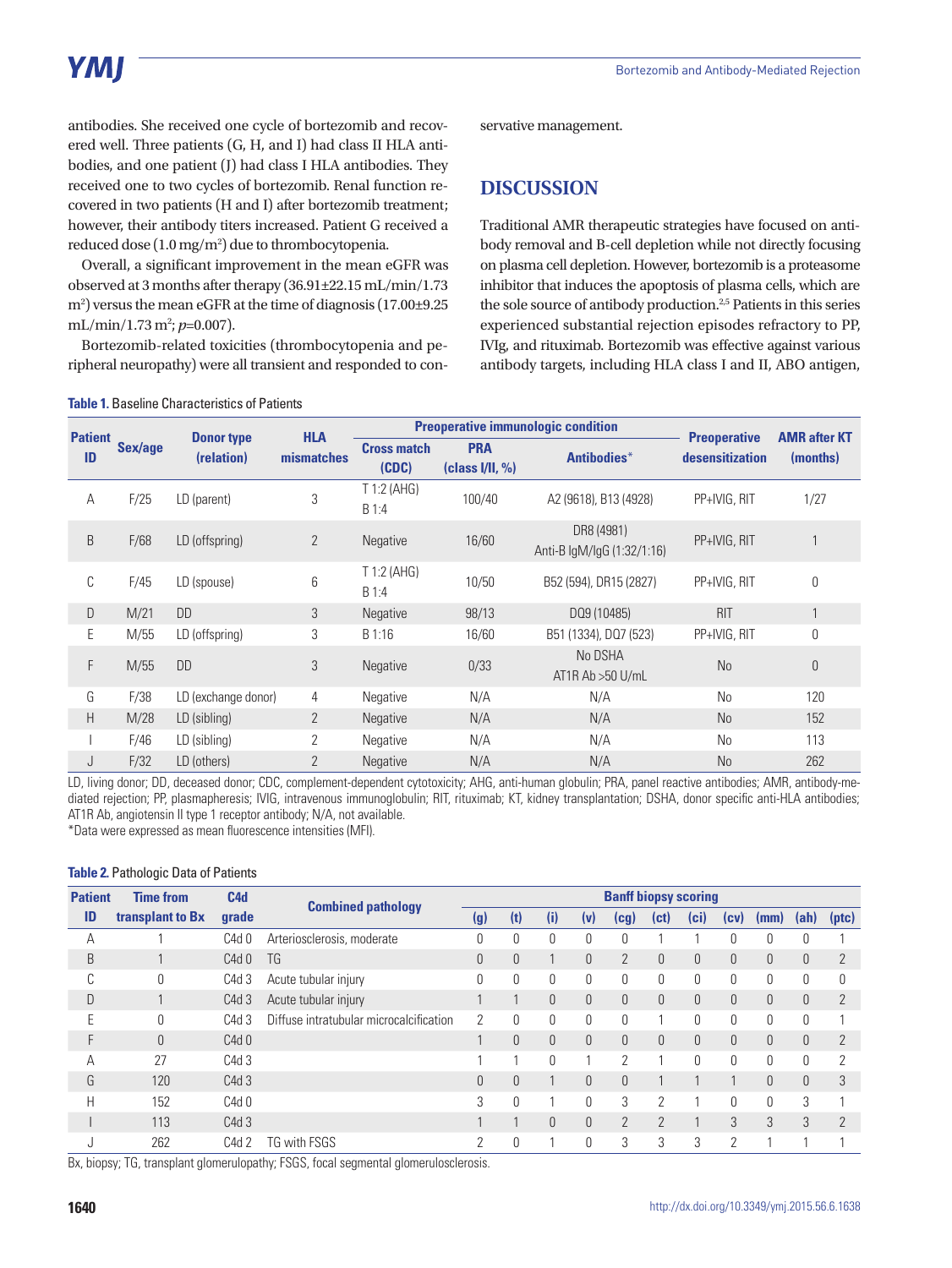| <b>Patient</b> | <b>At AMR diagnosis</b>                    |                    |      |             |                | <b>Bortezomib</b>     | At 3 months after bortezomib          |                |             |           | Last follow up |                             |  |
|----------------|--------------------------------------------|--------------------|------|-------------|----------------|-----------------------|---------------------------------------|----------------|-------------|-----------|----------------|-----------------------------|--|
| ID             | Antibodies*                                | C1q                | cr   | <b>eGFR</b> | <b>Cycle</b>   | <b>Dose reduction</b> | Antibodies*                           | c <sub>r</sub> | <b>eGFR</b> | <b>Cr</b> | eGFR           | <b>Duration</b><br>(months) |  |
| A              | A2 (14589), B13 (1365)                     | N/A                | 4.87 | 11          | 1st            | Peripheral            | No DSHA                               | 4.23           | 13          |           |                |                             |  |
|                | A2 (6738), DR12 (1571)                     | $(+)$              | 3.06 | 18          | 2nd            | neuropathy            | N/A                                   | 1.93           | 31          | 2.09      | 32             | 10                          |  |
| B              | Anti-B IgM/IgG (1:64/1:256)<br>DR8 (16389) | N/A                | 5.63 | 8           |                |                       | Anti-B IgM/IgG (1:16/1:64)<br>No DSHA | 0.95           | 58          | 0.93      | 59             | 36                          |  |
| C              | B52 (1063), DR15 (12466)                   | N/A                | 4.47 | 11          |                |                       | A30 (1068), DR15 (7809)               | 1.04           | 57          | 0.89      | 68             | 28                          |  |
| D              | B27 (12878), DQ9 (17209)                   | $(+)$              | 2.31 | 36          |                |                       | DQ9 (11404)                           | 1.24           | 74          | 1.37      | 65             | 22                          |  |
| E              | B51 (4136)                                 | (-)                | 2.32 | 29          |                | Thrombocytopenia      | B51 (2182)                            | 1.24           | 61          | 0.86      | 90             | 11                          |  |
| F              | DSHA (-), AT1R Ab > 50 U/mL                | N/A                | 8.52 |             |                |                       | AT1R Ab 11.7 U/mL                     | 2.01           | 35          | 1.72      | 41             | 10                          |  |
| G              | DR13 (14274), DQ6 (5148)                   | $(-)$              | 4.26 | 11          | 2              | Thrombocytopenia      | DR13 (8943), DQ6 (1306)               | 4.44           | 11          | 4.12      | 12             | 9                           |  |
| H              | DR7 (2118), DQ2 (17258)                    | $(+)$              | 3.37 | 20          | $\overline{2}$ |                       | DR7 (2109), DQ2 (21065)               | 2.55           | 28          | 2.46      | 29             | 9                           |  |
|                | DSHA (-), Donor CREG<br>Ab-DR13 (11372)    | $(-)$              | 2.22 | 23          | $\overline{2}$ |                       | Donor CREG Ab-DR13<br>(17475)         | 1.97           | 26          | 2.02      | 25             | 7                           |  |
| J              | B13 (9177)                                 | $(\textnormal{-})$ | 3.7  | 13          |                |                       | B13 (2583), DQ5 (3338)                | 3.95           | 12          | 4.16      | 11             | $\overline{7}$              |  |

**Table 3.** Changes of Renal Allograft Function and Antibody Levels after Bortezomib Treatment

AMR, antibody-mediated rejection; Cr, creatinine; eGFR, estimated glomerular filtration rate; DSHA, donor specific anti-HLA antibodies; N/A, not available; AT1R Ab, angiotensin II type 1 receptor antibody; CREG, cross reactive group.

\*Data were expressed as mean fluorescence intensities.



**Fig. 1.** Changes of renal allograft function after bortezomib treatment according to AMR onset time. AMR, antibody-mediated rejection; Dx, diagnosis; mo, months.

and angiotensin receptor. However, the antibody-removing effect of bortezomib was not sustained long-term. Furthermore, the treatment effect of bortezomib was more evident in earlyonset AMR than in late-onset AMR.

In this case series, bortezomib effectively reduced antibodies against various targets, including HLA class I, HLA class II, ABO blood group antigen, and AT1R. The majority of studies conducted to date have only reported on the effectiveness of bortezomib against anti-HLA antibodies.4,5,9 Only a small number of case reports have described the effect of bortezomib on anti-ABO antibody-mediated AMR.15 In the present study, AMR caused by anti-AT1R antibodies was included, and treatment outcomes were satisfactory. To the best of our knowledge, no previous studies have been conducted on the use of bortezomib for the treatment of AMR caused by anti-AT1R antibodies.

The effects of bortezomib on immune response are complex. Endoplasmic reticulum stress and caspase induction are considered the primary mechanisms by which bortezomib eliminates plasma cells. The inhibition of nuclear factor-kappa B activity plays a central role in the anti-humoral activity of bortezomib. In addition, it has been shown to cause apoptosis and cell-cycle arrest.3,4 With such a wide range of actions, bortezomib may also have an effect on various kinds of antibodies.

In view of costs and side-effects, the selection of the correct treatment target is important. We analyzed DSHA class (HLA class I or II) and complement binding capacity. In the present study, preformed antibodies were observed in most early onset cases, and antibodies in late onset AMR were predominantly directed at HLA class II. These distributions concur with those already described.2,5,10 Several studies reported that bortezomib has different effects on HLA class I and II antibodies.<sup>10</sup> Bortezomib reduces HLA class I–restricted antigen presentation by reducing cell–surface HLA class I expression. However, in the present study, most DSHAs were reduced after bortezomib treatment regardless of DSHA class. Recently, the complementbinding capacity of DSHA was found to be an important factor of graft injury.16 In the present study, we performed C1q binding assays to assess the complement binding capacity of DSHA retrospectively and found that bortezomib treatment was effective in AMR with or without C1q-fixing DSHA. However, caution is required in generalizing this result due to the small numbers of patients involved. Nevertheless, we experienced satisfactory treatment outcomes regardless of DSHA class or the comple-